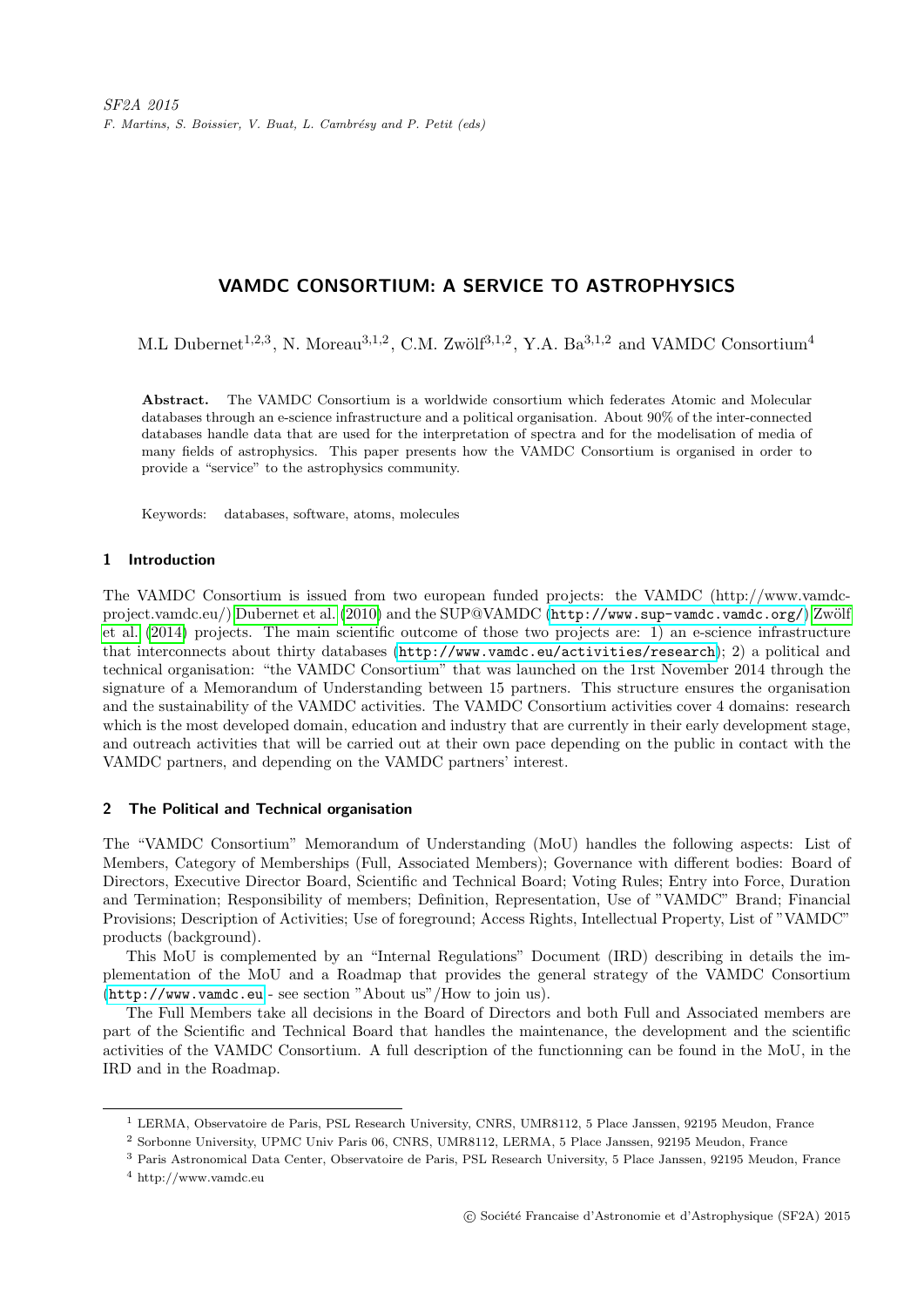# 3 The Research Services

The Research Services are organised towards offering a common entry point to all databases thanks to the VAMDC portal (<http://portal.vamdc.eu>), towards offering the possibility to include new data and new databases within the VAMDC e-infrastructure, towards providing software librairies and modules that can be included into customers software, towards providing standalone users oriented software that retrieve and handle atomic and molecular data. The VAMDC e-infrastructure has evolved over the years through successive releases [Rixon et al.](#page-3-2) [\(2011\)](#page-3-2); [Doronin et al.](#page-3-3) [\(2012\)](#page-3-3); [Dubernet et al.](#page-3-4) [\(2015\)](#page-3-4) in order to arrive to the current version of standards and software (release version v12.07).

# 3.1 Portal

The portal (<http://portal.vamdc.eu>) is the major single entry point to all VAMDC connected databases. It allows a visibility on all available data in the VAMDC connected databases, and in many cases can be the first steps towards discovering data since those databases will respond if they contain the requested data. The portal has been recently upgraded with a new query interface for beginers, called "Guided Query", and the info section provides tutorials about how to use the different query modes. The tools to visualise the data are homogeneous among the databases and the description of the retrieved data, in particular of quantum numbers, is the same across all databases. Such uniformity implies that the portal cannot offer the same services as the traditionnal graphical user interface of the individual databases. This is the price to pay for accessing a wide range of data. Nevertheless an effort has been made to associate specific visualisation software to each databases (section 3 in in Fig. [1\)](#page-1-0), and this section 3 will continue to improve in order to meet the users needs.



<span id="page-1-0"></span>Fig. 1. Visualisation Page of VAMDC Portal

# 3.2 Services to include new databases

The current VAMDC e-infrastructure includes databases related to atomic and molecular spectroscopy and to heavy particle collisional processes, and is appropriate to the type of currently accessible data. Any producer of data can join the VAMDC infrastructure through different means: 1) they may include their data in existing atomic and molecular databases that are partners of VAMDC; 2) they may create a new database hosted by a partner of VAMDC; 3) they may create a new node in the VAMDC e-infrastructure. In case 1 and 2, the data producers can contact the databases managers directly, when the general support system (support@vamdc.eu)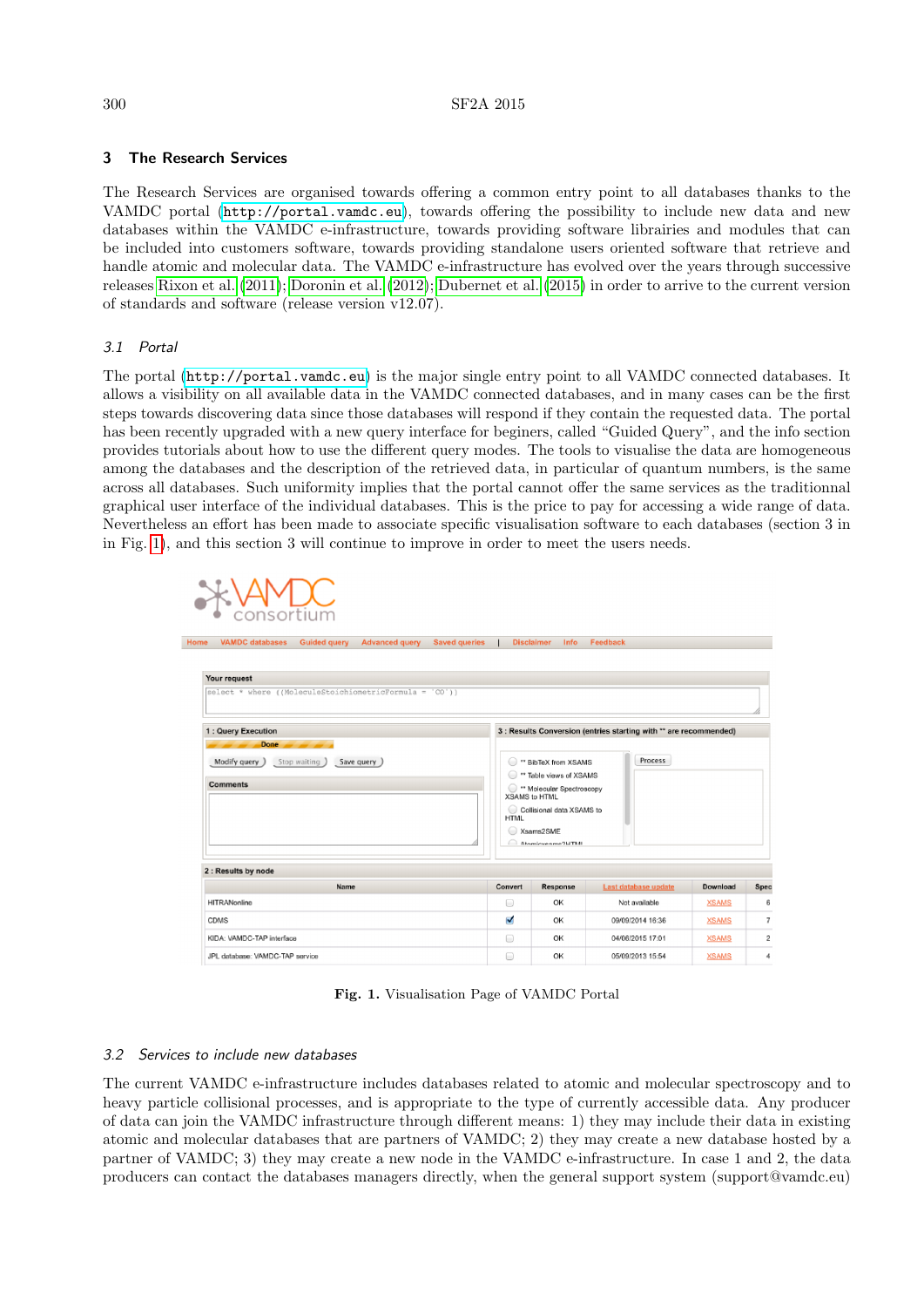should be contacted in the third case. Furthermore VAMDC aims to provide atomic and molecular data providers and compilers with a large dissemination platform for their work. Currently all products related to VAMDC, portal and tools, explicitly warn that the VAMDC users should cite both the original papers where the data have been published and the relevant databases.

### 3.3 Libraries and Software

The librairies, software modules and software can be found on the VAMDC website ([http://www.vamdc.](http://www.vamdc.eu/software) [eu/software](http://www.vamdc.eu/software)). The integration of those librairies are documented, supported via tutorials and illustrated in scientific use cases [Dubernet et al.](#page-3-5) [\(2014\)](#page-3-5). Among the scientific use cases, one might cite the SPECTCOL tool [Dubernet et al.](#page-3-6) [\(2012\)](#page-3-6) that allows to match spectroscopic data from CMDS Müller et al. [\(2005,](#page-3-7) [2012\)](#page-3-8) andJPL (<http://spec.jpl.nasa.gov/> ) with collisional data from BASECOL [Dubernet et al.](#page-3-9) [\(2013\)](#page-3-9)for interstellar applications, the access of VAMDC connected databases through the CASSIS software ([http://](http://cassis.irap.omp.eu) [cassis.irap.omp.eu](http://cassis.irap.omp.eu)), through the BASS2000 web portal (<http://bass2000.obspm.fr>), the MyXClass soft-ware Möller et al. [\(2015\)](#page-3-10), through the SPECVIEW software ( http://www.stsci.edu/institute/software [hardware/specview/](http://www.stsci.edu/institute/software_hardware/specview/)). Users might want to create new librairies and software, and we provide support for those activities (support@vamdc.eu). The VAMDC Consortium can provide the following services to the users communities: 1) we can improve our current services and tools in order to meet the users requirements; 2) we can port the VAMDC capabilities and facilities into tools developed by institutes outside the consortium; 3) we can provide the scientific community with innovative tools for easily handling and processing results; 4) we can provide "derived products", i.e. products that combination of atomic and molecular data.

#### 4 The Communication Services

The VAMDC Consortium has a large communication platform that is made available to producers and users of data.

The "VAMDC Consortium" communication activities occur through its main website that is the entry point for all customers from research, education, business, outreach, through a virtual tour of the "VAMDC Consortium" (<http://www.vamdc.org/virtual-tour/>) that describes partners and databases, through the News, the Events, the Blogs sections, through the social networks (Facebook, Twitter, ResearchGate, LinkedIn), through the natural channel of dissemination in conferences and workshops, through organising tutorials for different categories of users either through self-organisation or through joining other tutorials linked to atomic and molecular data or to e-infrastructure or to the application fields. We offer a Forum platform that can be used by any groups of data users and data producers. The above communication channels and tools can be used by external customers and by internal VAMDC Consortium members.

## 5 The Education Services

Education activities cover different target population and different methodologies. The target population is secondary school education, higher education and continuous education. The methodologies include the use of VAMDC in face-to-face education sessions or via on-line teaching. The Education activities are linked to the national Curriculae and must be displayed in the national language at least for all level below university degrees. Nevertheless the coupling of education activities in science and the use of english is often seen as attractive.

Our objectives for Education are the following (<http://www.vamdc.org/activities/education/>): to give easy access to atomic and molecular data and information related to these data; to provide innovative pedagogical resources in agreement with the national curriculae in order to illustrate lectures at all level of education; to re-inforce the link between research and education; to create national networks, and to interconnect them at the international level; to be partners of public institutions; to support teachers and lecturers, and bring them our knowledge on our scientific expertise linked to e-science; to offer training on the developed education tools.

### 6 Conclusion

The VAMDC Consortium continuously welcomes new members and is opened to welcome new type of data. Two main motivations would be considered in order to extend the scope of VAMDC Consortium: 1) a new community of data provider is interested to beneficiate from our experience and from part of our software,